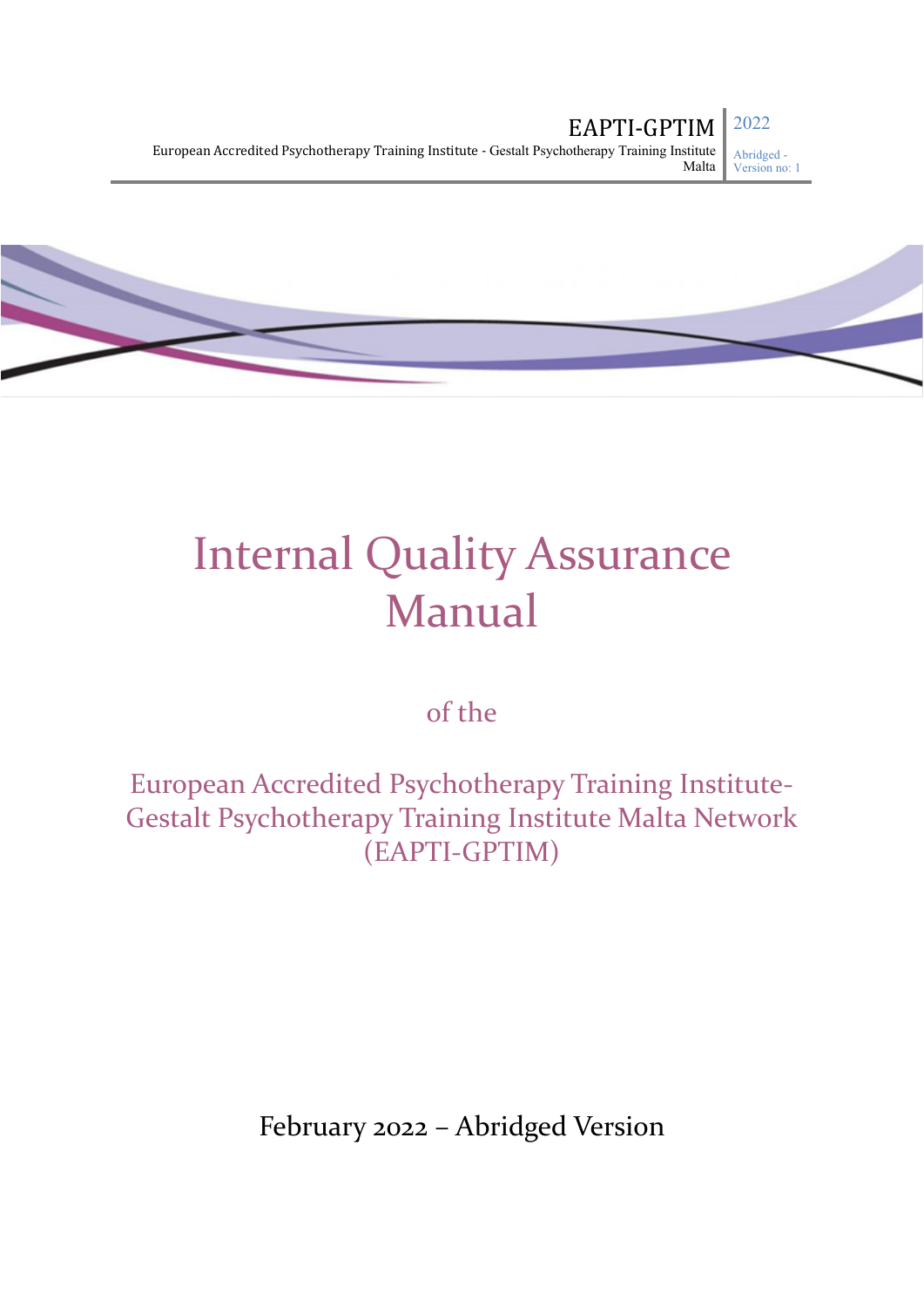# Version no: 1

# Table of Contents

| 1. STANDARD 1 - STANDARDS FOR INTERNAL QUALITY ASSURANCE - POLICY |  |
|-------------------------------------------------------------------|--|
|                                                                   |  |
|                                                                   |  |
|                                                                   |  |
| 3. STANDARD 3 - DESIGN AND APPROVAL OF PROGRAMMES7                |  |
| 4. STANDARD 4 - STUDENT-CENTRED LEARNING, TEACHING AND ASSESSMENT |  |
| 5. STANDARD 5 - STUDENT ADMISSION, PROGRESSION, RECOGNITION AND   |  |
| 5.1                                                               |  |
| 5.2                                                               |  |
|                                                                   |  |
| 5.4                                                               |  |
| 5.5                                                               |  |
|                                                                   |  |
| 6.1                                                               |  |
| 7. STANDARD 7 - LEARNING RESOURCES AND STUDENT SUPPORT  10        |  |
| 7.1                                                               |  |
| 7.2                                                               |  |
|                                                                   |  |
| 8.1                                                               |  |
| 8.2                                                               |  |
|                                                                   |  |
|                                                                   |  |
| 10. STANDARD 10 - ONGOING MONITORING AND PERIODIC REVIEW OF THE   |  |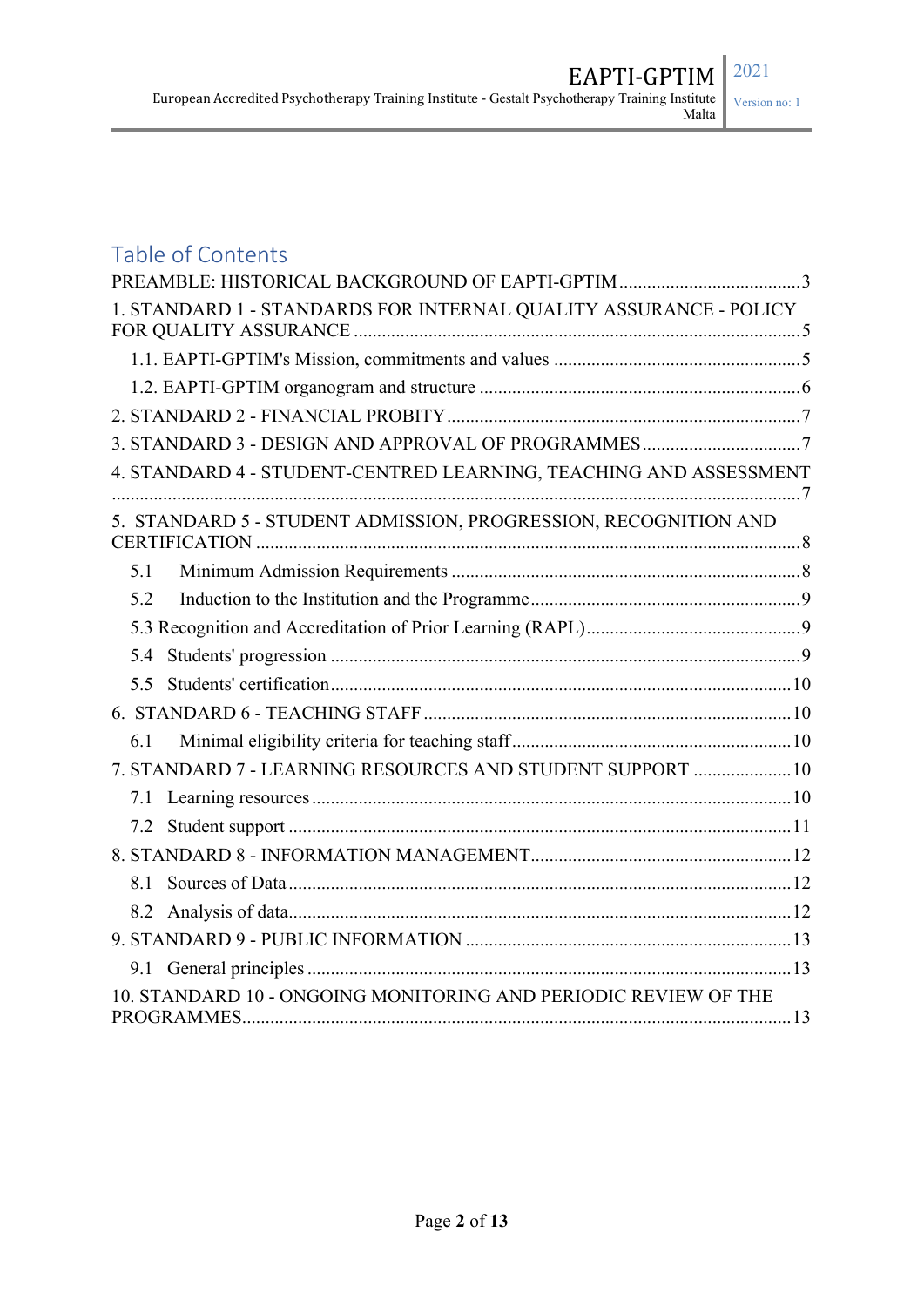### **PREAMBLE: HISTORICAL BACKGROUND OF EAPTI-GPTIM**

1. Origin of GPTIM and EAPTI

As the name implies, the Higher Education Institution European Accredited Psychotherapy Training Institute - Gestalt Psychotherapy Training Institute Malta (EAPTI-GPTIM) is a complex educational reality that grew out of a particular historical context. The Gestalt Psychotherapy Institute Malta was created after the first Gestalt Institute that originally operated in Belgrade with students and lecturers from different parts of the ex-Yugoslavija, before the fratricidal wars of the Balkans in the 1990s. The Director of this original Belgrade Institute, today EAPTI-SEB, Dr Lidija Pecotic, then came to Malta in March 1994; the Gestalt Psychotherapy Training Institute Malta (GPTIM) was formally set up on the 21st of June 1996.

Through GPTIM she continued supporting her erstwhile colleagues and students throughout the successive Balkans conflicts in what were now the sundered new national realities of Croatia, Bosnia & Herzegovina, Serbia, Montenegro, Slovenia and Macedonia. This personal-professional network was not only a critical human and professional lifeline for the colleagues of Dr Pecotic, but one of the few effective ways how the psychological needs of hundreds of thousands of civilians traumatised by war could be addressed. Out of this work grew the Gestalt Institutes of: Serbia (which as explained was the original Gestalt Institute and which is still led by Dr Lidija Pecotic), Macedonia, Bosnia & Herzegovina, Croatia and Montenegro, working closely with and under the oversight of GPTIM.

In 2005 GPTIM achieved accreditation by the European Association for Psychotherapy (EAP) and the European Association for Gestalt Psychotherapy (EAGT), the first Gestalt Institute to do so, and acquired the name EAPTI-GPTIM. The EAPTI title is given to every institute in Europe that achieves EAP and EAGT accreditation. EAPTI-GPTIM actively supported the application and process for accreditation of the ex-Yugoslav Gestalt institutes with which it was networked. Indeed, three of them have now become EAPTI: Serbia: EAPTI-Studio za edukaciju Beograd (2008); Macedonia: EAPTI-Gestalt Institute Skopje (2008), and Croatia: EAPTI-Psihika d.o.o. (2017).

As this work grew, the need was felt to formalise and ensure the recognition of training and subsequent practice of the new psychotherapists that were being trained by these institutes. Part of the challenge was that the profession was still politically and legally not clearly defined in a lot of countries. This led to the formalisation of the Network of Gestalt institutes under the guidance of EAPTI-GPTIM, into the EAPTI-GPTIM Network.

2. Relationship between EAPTI-GPTIM and the EAPTI-GPTIM Network

The unique relationship of mutual trust, friendship, respect and support between Dr Pecotic and her original group of colleagues, who are now head of the various institutes in the different countries, or their senior practitioners, explains the particular organisation of EAPTI-GPTIM and its relationship with the other Gestalt institutes within the EAPTI-GPTIM Network (hereinafter referred to as EGN), in terms of the development, implementation and QA of programmes.<sup>1</sup>

 <sup>1</sup> Further background information is available at: http://www.gptim.com/history/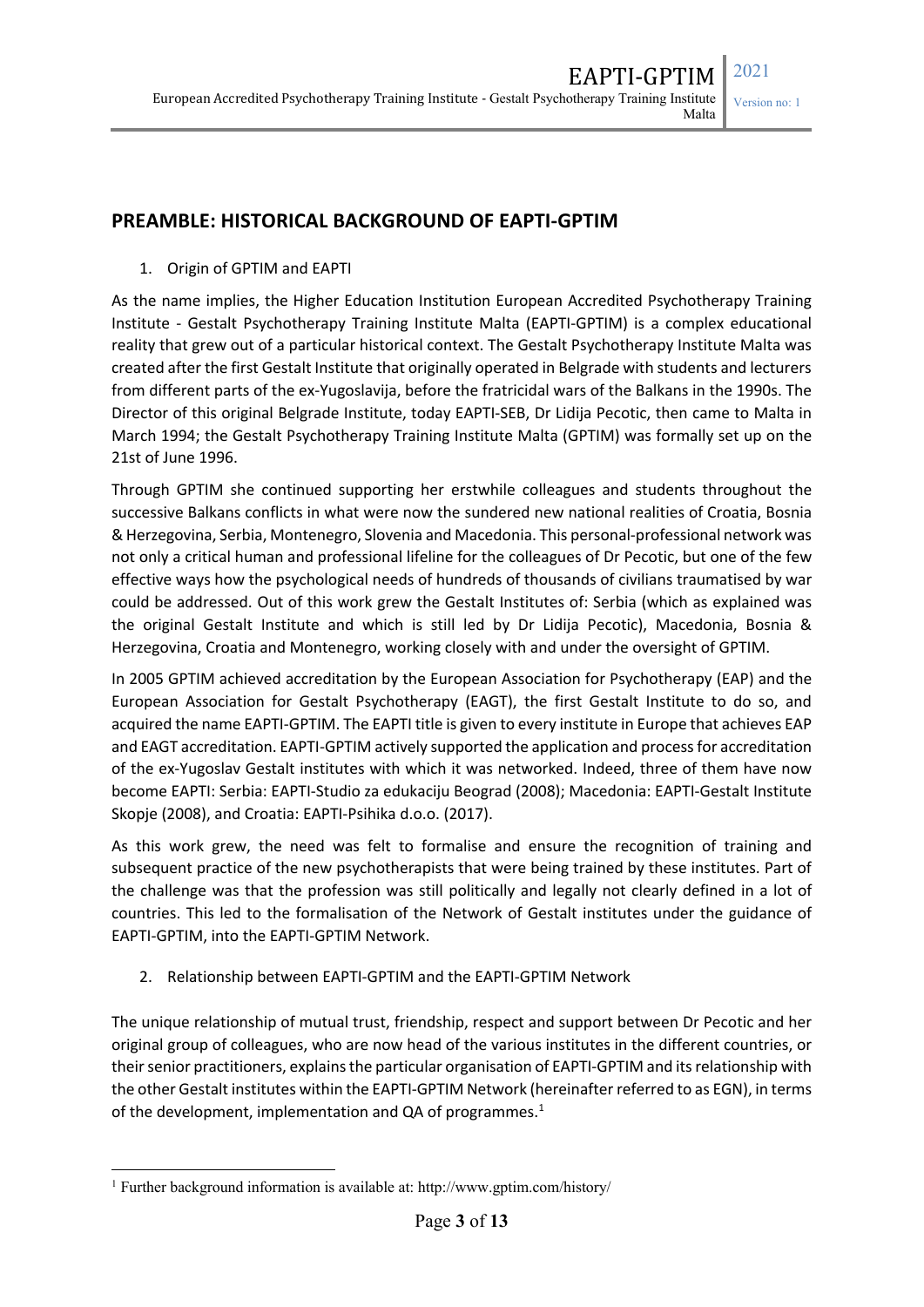Version no: 1

The relationship between EAPTI-GPTIM and EGN is not that of a franchise or simply of local providers of courses accredited in Malta. EGN is a permanent transnational partnership in which EAPTI-GPTIM is the first amongst equals. The main function of the network is not commercial but an educationalprofessional one. Although the ownership of the Gestalt accredited courses belongs to EAPTI-GPTIM, each centre within the network is administratively autonomous and retains the income from the provision of identified courses so as to ensure the financial sustainability of each centre, even given the precarious financial post-war situation that each Balkan centre has emerged from and in many cases is still experiencing. EAPTI-GPTIM does not make a profit for the use of these identified courses by the other institutes in the Network. The only additional income comes from senior personnel, including the leaders of each centre and the Director of EAPTI-GPTIM herself, conducting training in each others' institutes, and they are duly remunerated for this service as with other professional providers.

Each institute, including EAPTI-GPTIM, is individually accredited according the requirements of its hosting country, and can develop and deliver its own courses independently of EAPTI-GPTIM or EGN. Apart from EAPTI-GPTIM, the other institutes are independently recognised and accredited by the European Association for Gestalt Therapy<sup>2</sup> (EAGT) and the European Association of Psychotherapy<sup>3</sup> (EAP), or in the process of achieving this.

Thus, EGN exists only in function of the provision of courses accredited by EAPTI-GPTIM, accredited by NCFHE and delivered *tale quale* throughout the Network.

Apart from strong collaboration in provision, the institutes in EGN collaborate to ensure that training and professional practice is maintained at EAGT and EAP standards. As first among equals within the Network and in the context of an ongoing collaborative dialogue with the EGN partners, EAPTI-GPTIM has overall responsibility for ensuring that teaching and training standards are maintained, and final say on all substantive matters pertaining to the development, implementation and review of the Gestalt courses accredited by NCFHE. Thus, for the purposes of the maintaining of standards and for interfacing on all QA matters, EAPTI-GPTIM is the contact point for the NCFHE.

 <sup>2</sup> Further information is available at: http://www.eagt.org/joomla/index.php/2016-02-25-22-21-15/list-ofmembers/accredited-training-institutes

<sup>3</sup> Further information is available at: http://www.europsyche.org/eapti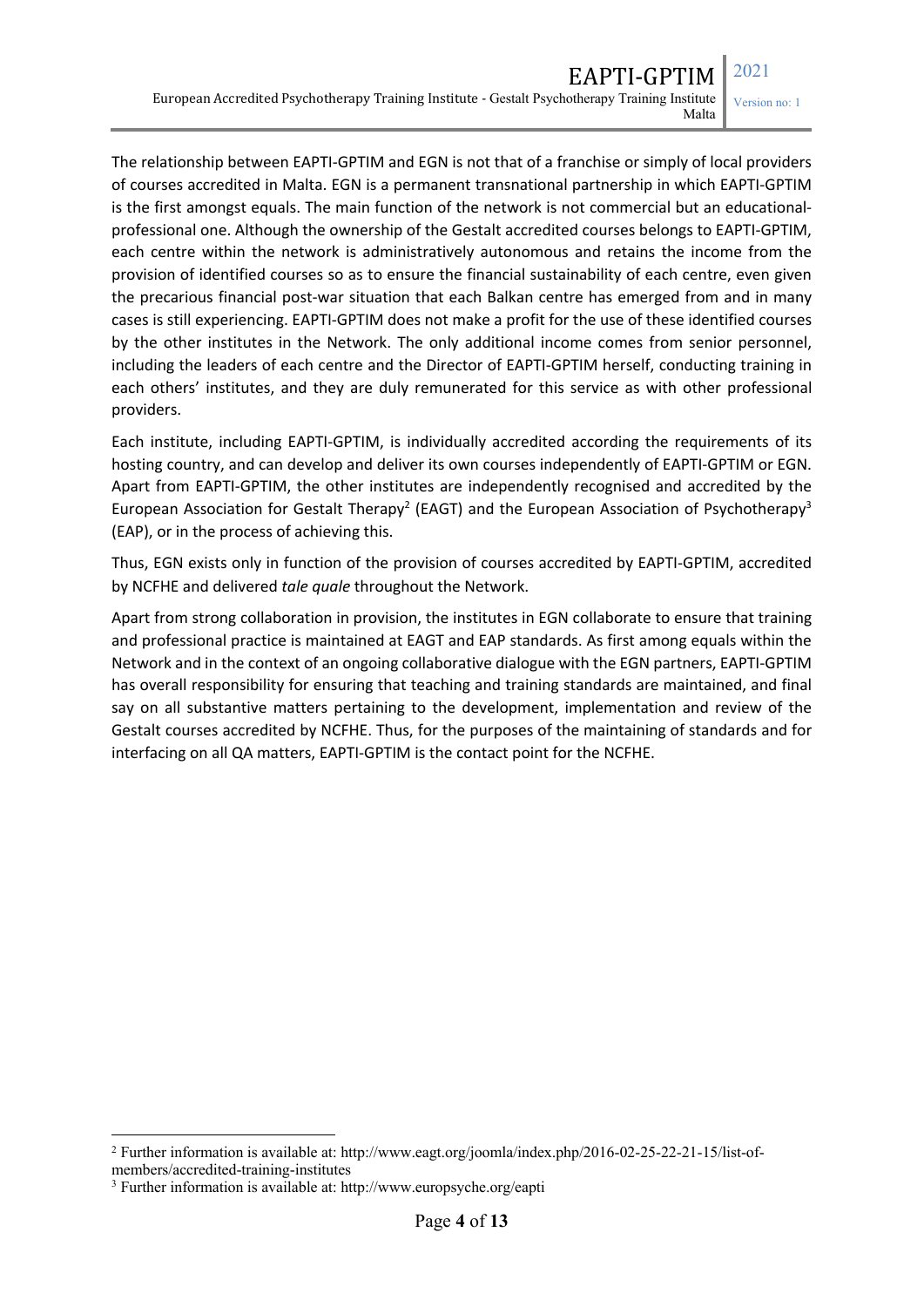Version no: 1

### **1. STANDARD 1 - STANDARDS FOR INTERNAL QUALITY ASSURANCE - POLICY FOR QUALITY ASSURANCE**

#### 1.1. EAPTI-GPTIM's Mission, commitments and values

EAPTI-GPTIM's mission is to provide our students with high-quality higher education level professional training of the theory and methodology of Gestalt Psychotherapy and its application in practice, by educating them in the fundamental concepts, knowledge and skills necessary for becoming a contemporary psychotherapist, obtaining the professional qualification of Gestalt Psychotherapy and providing programmes to further specialize in specific areas of interest within the gestalt psychotherapy field.

Academic freedom and integrity - EAPTI-GPTIM is committed to provide and cherish the atmosphere of academic freedom which includes, among others, freedom to research, teach and learn, and student's rights to choose, to decide, to reject, to express and defend individual beliefs. EAPTI-GPTIM is also committed to keep academic integrity and honesty as its highest academic values.

Quality of our programmes, the values behind them and ways of their delivery - In line with the latest NCFHE strategies and policies for 2015 to 2024<sup>4</sup>, our programmes have each been tailored around a rich, specialised and innovative content and programme design that is based on units of learning outcomes through ECTS. In developing our programmes we carefully consider how to increase participation and attainment, provide dialogic and student-centred learning, reduce gender differences and improve accessibility for the participation of members with special needs. We also strive to sustain a realistic level of flexibility and to provide online information and participation through our website and through the use of video conferencing, in order to facilitate our academic community's adequate life-work-family balance in circumstances where this becomes compromised. We put effort into facilitating a process whereby today's students become the much needed future experts in the field of psychotherapy, offering services, research and products with high levels of professionality and integrity.

Our first priority is to maintain and constantly improve the quality of education provided. We strive to offer contemporary, state-of-the-art knowledge and skills while improving theory, practice and professionality within Gestalt Psychotherapy and the wider social community.

Our programmes are supported by transparency measures and tools that ensure a robust internal and external quality assurance framework, which is pivotal to monitoring and reviewing our programme's learning process and outcomes. Transparency is achieved through the public availability of our programmes to potential students, potential employers, and other stakeholders. Also representatives of different stakeholders are included in the process of periodic review of the programmes.

 <sup>4</sup> National Commission for Further and Higher Education (NCFHE) & Ministry for Education and Employment (2015) *Higher Education Strategy for Malta within the context of the Further and higher Education Strategy 2020 (NCFHE, 2009) and the Framework for the Education Strategy for Malta 2015-2024*. Malta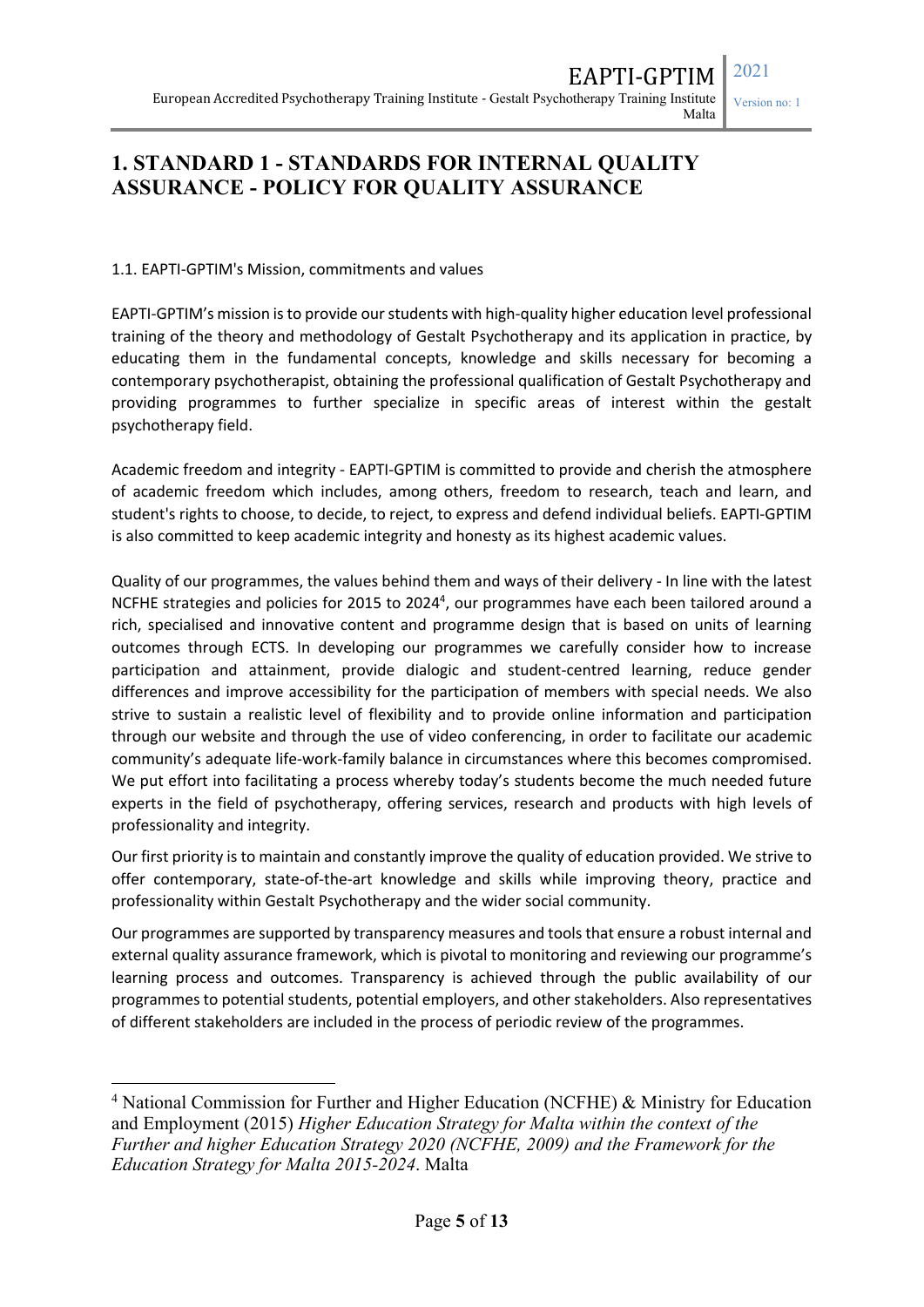Further details of all these procedures are given further down in this document.

Internal quality assurance - EAPTI-GPTIM is committed to ensure a standardized approach to internal quality assurance practice that is well documented and systematically reviewed regularly. The internal quality assurance procedures must be open, fair and free from bias and have accurate and detailed recording of internal quality assurance decisions.

EAPTI-GPTIM is an accredited founding member of the European Accredited Psychotherapy Training Institute - Gestalt Psychotherapy Training Institute Malta Network (EGN). It is thus party to the IQA policies and procedures of the EGN with respect to NCFHE-accredited courses within the remit of the EGN. Additionally, the EGN IQA procedures are also in line with the quality requirements of the EAGT and the EAP. This IQA Manual provides general guidance and procedures for quality assurance within EAPTI-GPTIM that are informed by and consistent with the EGN Quality Charter. Specific procedures and forms that form a crucial part of internal quality assurance processes made available online on at: https://www.eapti-gptim.com/

The Maltese National level of Quality Assurance for higher education is defined by the Subsidiary Legislation 327.433 and by the *National Quality Assurance Framework for Further and Higher Education* (NCFHE, July, 2015). This IQA Manual is consistent with all the quality assurance requirements defined by these documents.

### 1.2. EAPTI-GPTIM organogram and structure

In order to further understand how EAPTI-GPTIM is organised, the following organogram graphically presents the bodies, participants, and their roles and responsibilities and how these relate to maintaining good QA mechanisms.

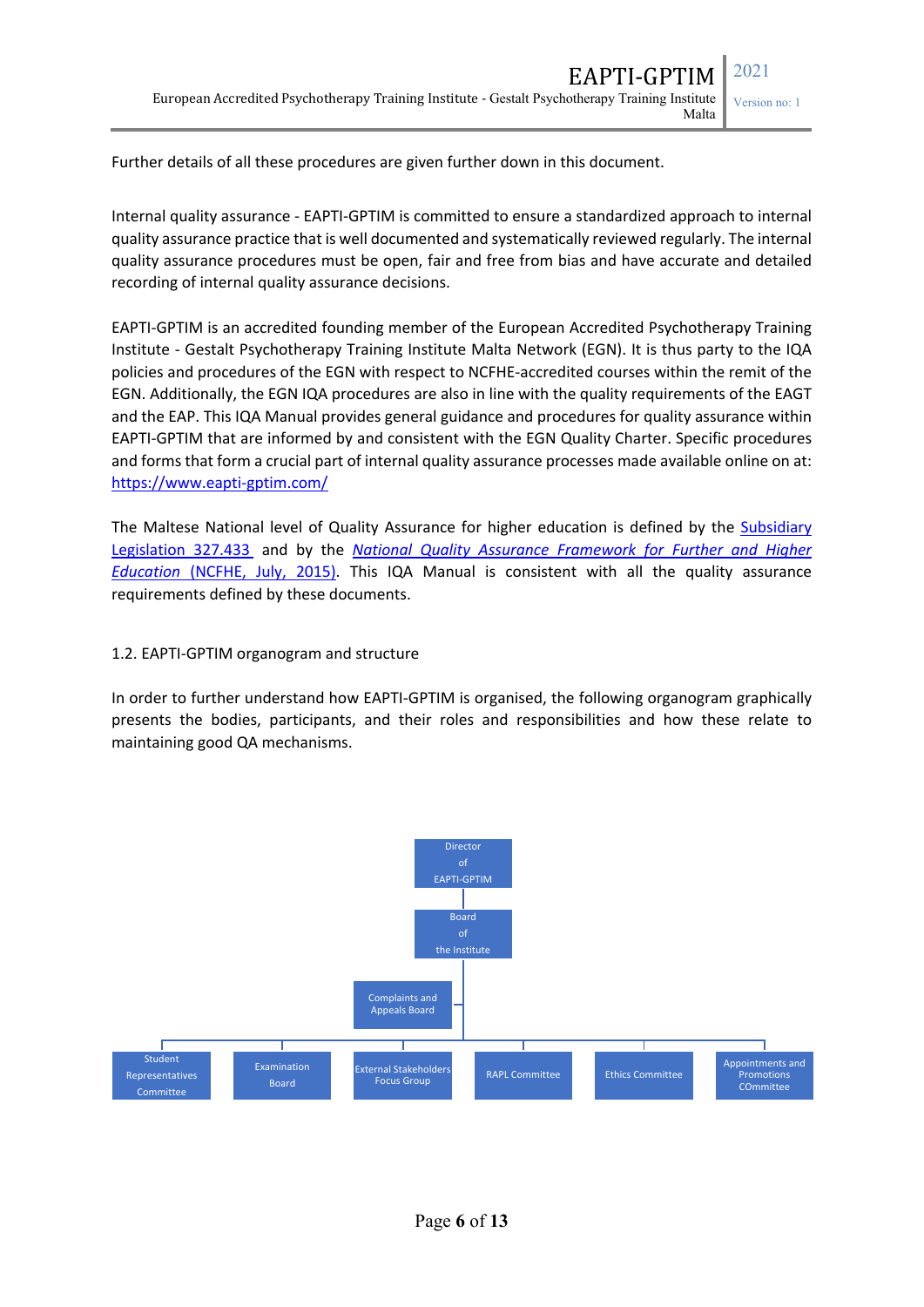### **2. STANDARD 2 - FINANCIAL PROBITY**

For the Institute, maintaining institutional probity goes beyond simply avoiding dishonest conduct, applying higher educational values such as impartiality, accountability and transparency. Financial probity within the Institute is in line which such values and it carries out all necessary procedures in order to ensure it.

### **3. STANDARD 3 - DESIGN AND APPROVAL OF PROGRAMMES**

All programmes delivered at the Institute that are intended for accreditation have to be approved and accredited by the National Commission for Further and Higher Education (NCFHE).

# **4. STANDARD 4 - STUDENT-CENTRED LEARNING, TEACHING AND ASSESSMENT**

Student-centred learning is a method of learning (and teaching) that puts a learner in the centre of that process. This approach has many implications for the design and flexibility of the curriculum, course content, and interactivity of the learning process (ESU & EI, 2010)<sup>5</sup>.

The Institute is oriented on co-creating a student-centred learning atmosphere together with its students. We want to ensure that our programmes are delivered in this way in order to achieve the best possible outcomes and career paths for all our students.

#### a) *General information for students*

Each new generation of students is informed through a welcome meeting about important information concerning their studies. In the case of Student-Centred Learning (SCL) this includes:

- Informing students that all important information about their study programme can be found in the Student Handbooks<sup>6</sup>. This information will also be summarized on the website, to meet the needs of prospective students and the general public.
- Students are informed about the format in which the teaching takes place and how each smaller class/group forms part of the whole Institute. Students are supported to feel part of the whole Institute, to adopt a collaborative relationship with other students and are encouraged to reach out to teaching staff throughout the course.
- Although it is a part of the enrolment procedures, students who have special needs for learning and/or assessment are invited to inform the Programme Coordinator of their Course with their requests if not already outlined. It is the Programme Coordinator's duty to

 <sup>5</sup> ESU & EI (2010) *Student-Centred Learning: An Insight into Theory and Practice*, Brussels: European Students' Union and Education International.

<sup>6</sup> Student Handbooks are provided to students as soon as they are accepted for participation in a programme. An example of such a Handbook, for the Masters in Gestalt Psychotherapy, is being submitted for the consideration of the NCFHE with this IQA Manual.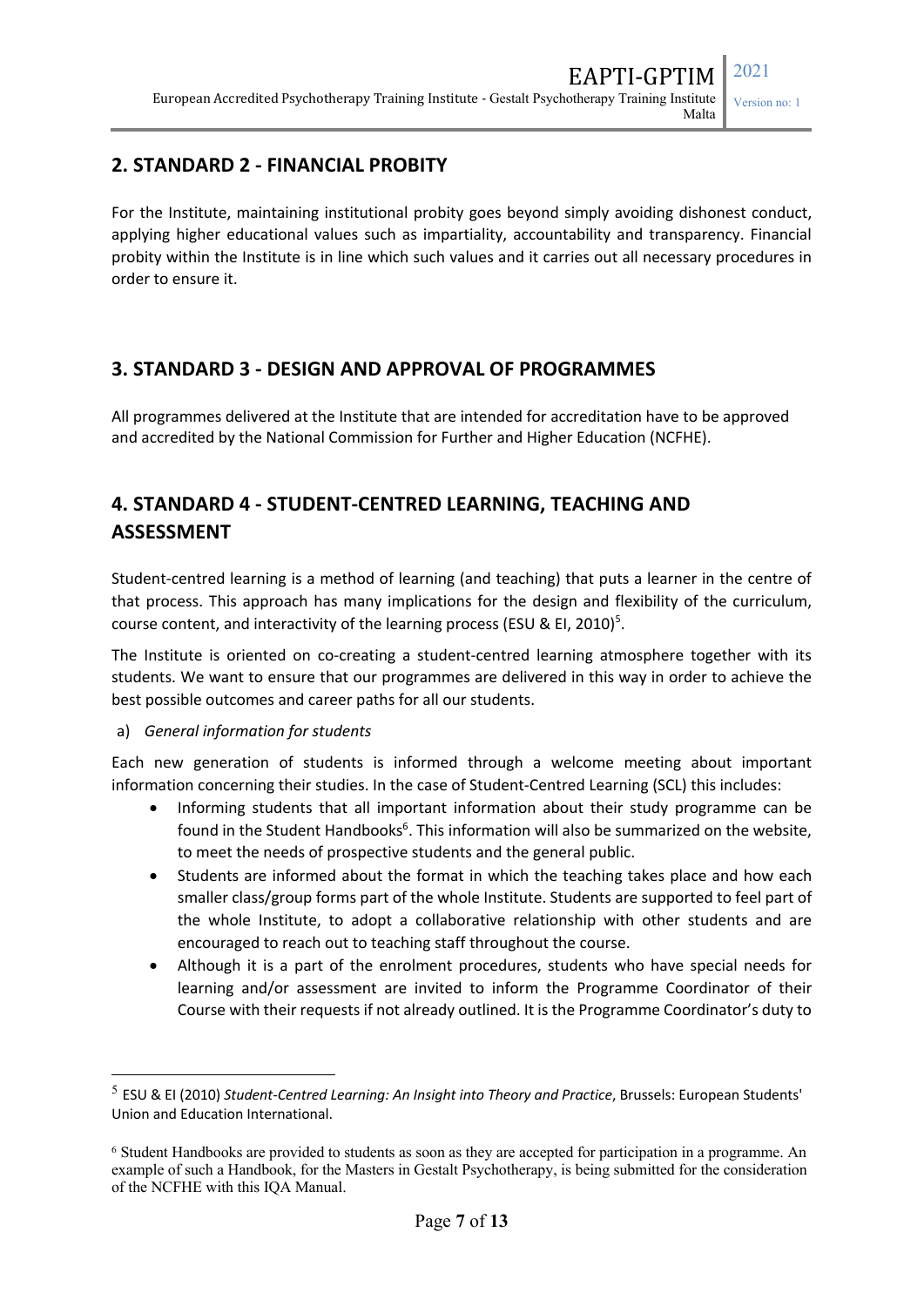inform all teachers about these requests and to support them in adapting their teachinglearning and assessment methods for those students;

# **5. STANDARD 5 - STUDENT ADMISSION, PROGRESSION, RECOGNITION AND CERTIFICATION**

Students' admission requirements are defined in each of the programme's documentation, accredited by the NCHFE. Those admission requirements are publicly available on the Institute's website, and will not be changed between the NCFHE two cycles of (re)accreditation.

5.1 Minimum Admission Requirements

The minimum admission requirements are as follows:

- a) *Certificate in Gestalt Psychotherapy*  Entry requirements:
	- An MQF/EQF1 L6 degree, OR
	- A relevant MQF/EQF L5 award of at least 30 ECTS plus a portfolio evidencing at least two years of relevant work experience.
- b) *Diploma in Gestalt Psychotherapy*

Entry requirements to commence psychotherapy training include:

- having obtained a first bachelors' degree, or equivalent or relevant professional training in a human science, or social science (such as psychology, sociology etc.), or professional training related to other disciplines such as, but not exclusively, medicine, pedagogy, philosophy, management, communication studies or theology; AND
- having the appropriate social, educational and literary capacities and the appropriate legal status.
- c) *Masters in Gestalt Psychotherapy*

Entry requirements to commence psychotherapy training include:

- having obtained a first bachelors' degree, or equivalent or relevant professional training in a human science, or social science (such as psychology, sociology etc.), or professional training related to other disciplines such as, but not exclusively, medicine, pedagogy, philosophy, management, communication studies or theology. AND
- having the appropriate social, educational and literary capacities and the appropriate legal status.
- d) *Upgrade from Diploma in Gestalt Psychotherapy to Masters in Gestalt Psychotherap*y
	- having obtained a first bachelors' degree, or equivalent or relevant professional training in a human science, or social science (such as psychology, sociology etc.), or professional training related to other disciplines such as, but not exclusively, medicine, pedagogy, philosophy, management, communication studies or theology; AND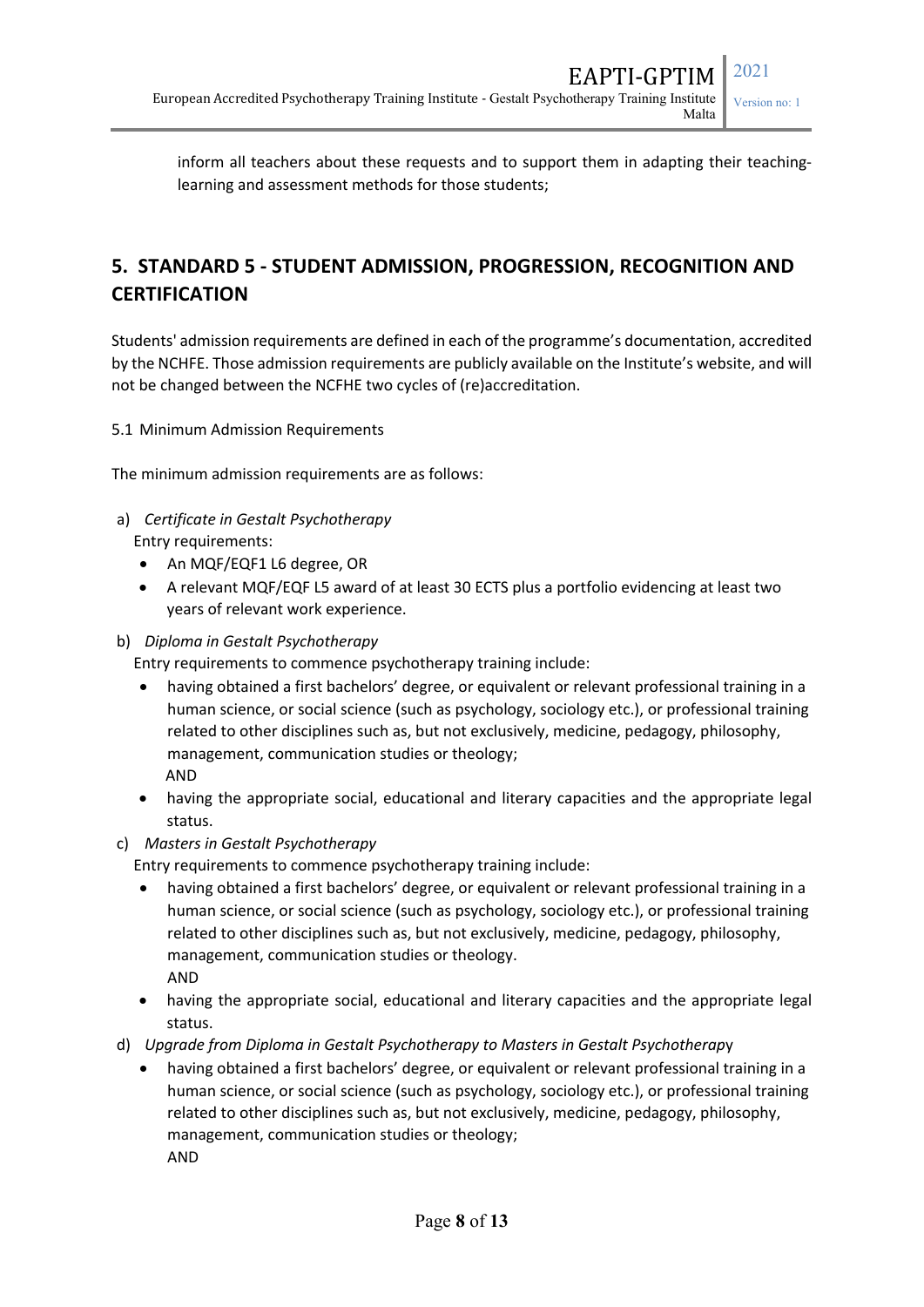European Accredited Psychotherapy Training Institute - Gestalt Psychotherapy Training Institute Malta

Version no: 1

- having the appropriate social, educational and literary capacities and the appropriate legal status; AND
- Diploma in Gestalt Psychotherapy
- e) *Doctorate in Gestalt Psychotherap*y

Applicants are expected to present evidence of the following criteria:

- MQF Level 7 qualification of a Master in Gestalt Psychotherapy (128 ECTS)
- To be registered with the relevant national council/board
- To be active practitioners in Gestalt psychotherapy for a minimum of 1 year since graduating with a Master Degree
- To have undergone the Master in Gestalt Programme's Research Module or the equivalent in RAPL; to have participated in writing research articles; past or ongoing involvement in research in the field of psychotherapy
- To have engaged in Continuous Professional Development (CPD) as required by the regulating national board.

5.2 Induction to the Institution and the Programme

- a) Any individuals, including prospective students, who are interested in having further information about the Institute as an institution or about its programmes, are free to contact the Institute by email or phone. Official contacts are available on the Institute's official website.
- b) Prior to the commencement of a programme, an initial induction meeting is held on premises of the EAPTI-GPTIM, during which relevant information and materials are given and any queries are answered. During this induction meeting the Institute staff is introduced to potential students. The Director or other selected representative introduces the Institute as an institution, and presents its history, and educational and professional activities;
- c) Once prospective students have confirmed their intention to commence studies, they receive a hard copy of the relevant Student Handbook. Student Handbooks contain all relevant information about the institution, studying, programmes, finances, entry requirements, different procedures, values, ethics etc. Handbooks also contain application forms and studying contracts;

#### 5.3 Recognition and Accreditation of Prior Learning (RAPL)

- a) All students have the right to apply for the Recognition and Accreditation of Prior Learning (RAPL), before enrolment and during their studies. Details about the Institute's policy available within the Policy of recognition and accreditation of prior learning.
- 5.4 Students' progression
- a) The decisions about students' progression are made by the Board on recommendation of the respective Examination Panel.
- b) Students should be made aware of the impact of their academic performance on their ability to progress and complete the programme. Every student's mentor is obliged to inform his assigned students of these requirements.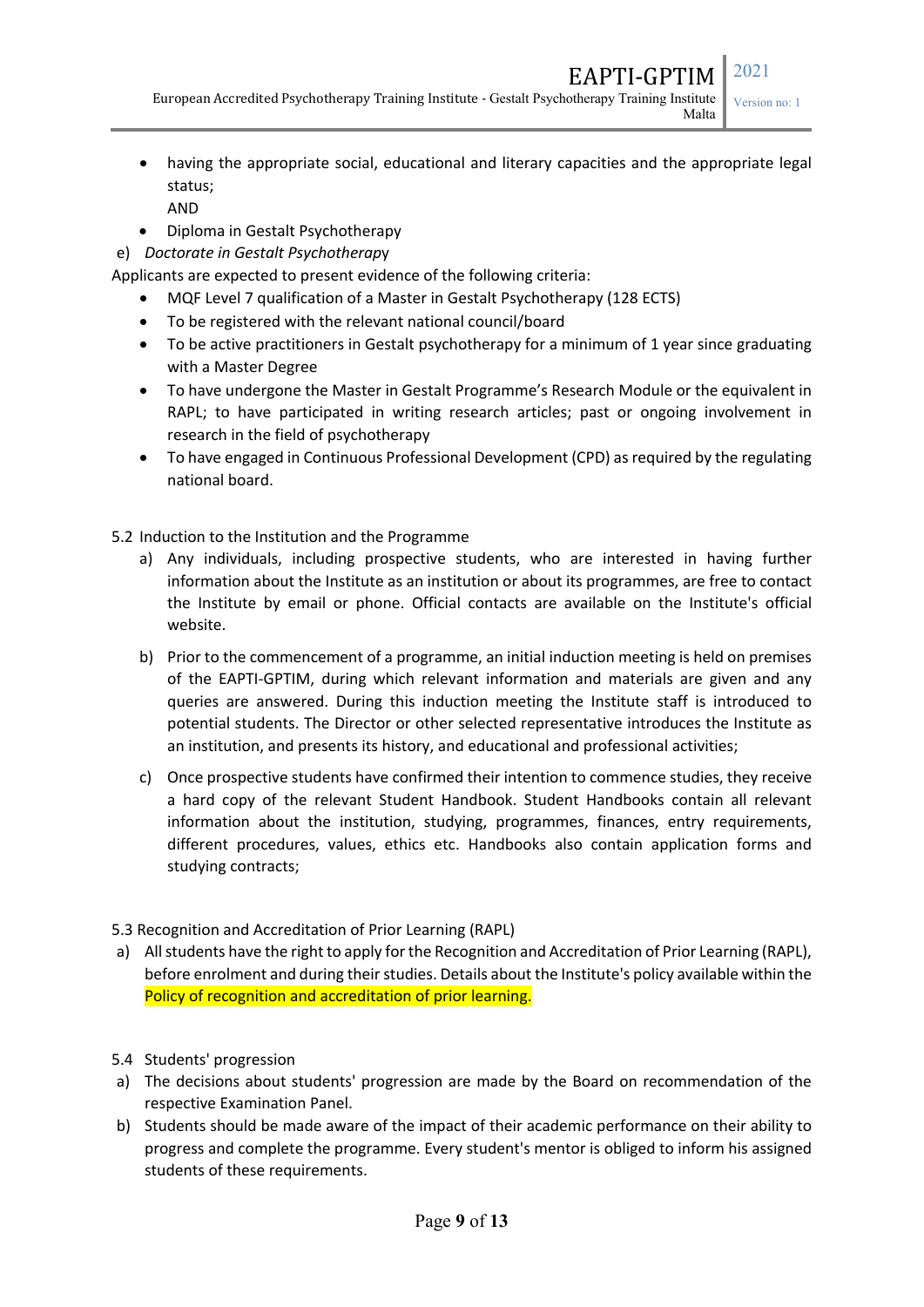- c) Special circumstances are to be taken into consideration through the Mitigation Policy, when deciding about students' progression. They include documented illness, accidents, close bereavement, closely related compassionate events etc. that have affected the student's performance in assessment/examination or which caused him/her to be absent from an assessment/examination.
- 5.5 Students' certification
- a) On successful completion of the course, the respective Examination Panel shall make its positive recommendation to the Board of the Institute, who confirm this recommendation. Successful students will receive documentation in the form of a Diploma Supplement explaining the context, Malta Qualification Framework (MQF), amount of learning credit, content and status of the qualification gained, and specific learning outcomes gained, in line with the NCFHE regulations.

### **6. STANDARD 6 - TEACHING STAFF**

The Institute has three categories of academic staff:

- Teachers, who contribute to the delivery and/or assessment of a particular unit. Teachers can also function as mentors;
- Leading teachers, who have primary responsibility for the design, delivery and assessment of a particular unit. Leading teachers can also function as mentors;
- Programme Coordinators, who have overall academic and administrative responsibility for a particular programme. Programme Coordinators can also function as mentors.

#### 6.1 Minimal eligibility criteria for teaching staff

These are defined by NCFHE:

- a) Courses at MQF Level 7 require teachers who have full relevant qualifications, at least one Level up from the course being provided. Degrees and other courses at Level 7 need to have course/module coordinators with a full relevant qualification at Level 8. Such courses may include input from teachers that have a full relevant qualification at Level 7 and at least 10 years of relevant high level/executive experience in the field, which needs to be specified in the application. The academic/theoretical aspects of such degrees still require input from tutors with a full relevant qualification at Level 8.
- b) Also, the majority of our teachers (except those on units that have no connections to psychotherapy) need to have: Psychotherapeutic license and minimum of 6-8 years of practical experience in psychotherapy.

#### **7. STANDARD 7 - LEARNING RESOURCES AND STUDENT SUPPORT**

#### 7.1 Learning resources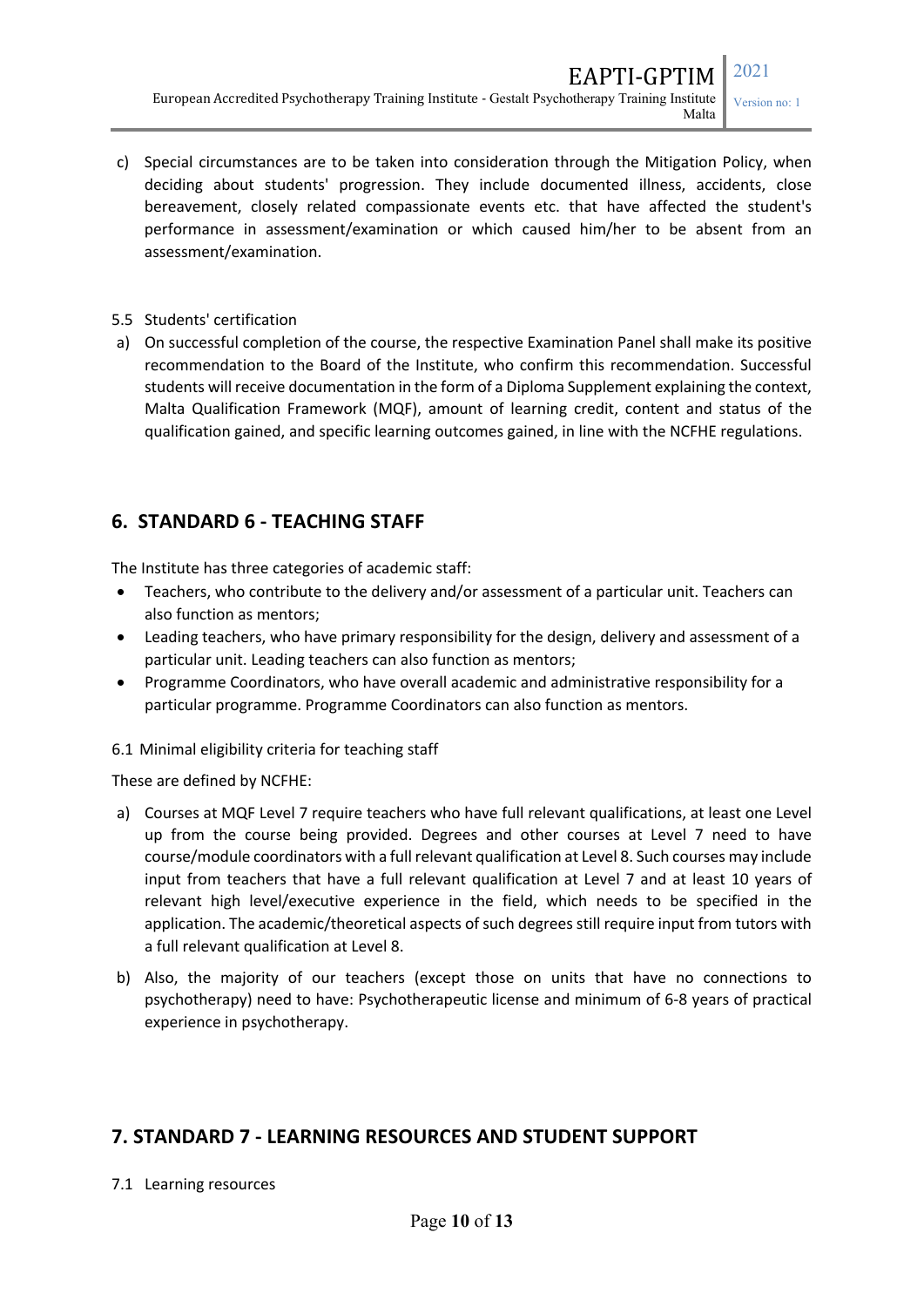EAPTI-GPTIM 2021

European Accredited Psychotherapy Training Institute - Gestalt Psychotherapy Training Institute Malta

- a) The Institute shall ensure that our students have all resources they need for learning and achieving learning outputs, during their studies:
	- working spaces (conference rooms and classrooms) are equipped with all necessary additional equipment (projectors, loudspeaker systems, Internet etc.);
	- the Institute uses spaces stated in the institution's accreditation;
	- the Institute ensures accessibility to learning spaces for students with disability;
	- the Institute provides access to the following reading resources for its students:
		- an e-library of over 500 papers and books referenced in the Doctorate and Master programmes and available online, curated by the academic staff of the Institute;
		- access to the British Gestalt Journal, the European Association of Psychotherapists (EAP) Journal and Scribd;
		- Its peer-reviewed journal 'Gestalt Today Malta', available from the Institute website;
		- A small graduate-level library that includes key texts, past students' case studies and theses, and as well as copies of the peer-reviewed journal 'Gestalt Review' produced by the partner Gestalt Institute in Belgrade or any other Gestalt Journals published by other EGN Institutes;
- b) All students shall be informed about resources that are at their disposal by teachers and in the student Handbooks.
- 7.2 Student support
- a) The Institute's student population is diverse and we give attention to every student need; This includes:
	- Lectures, workshops and other activities are mostly organised after working hours or in weekends;
	- Adequate workload for part-time students;
	- Accommodating learning, teaching and assessing conditions for students with special needs;
- b) Students who have special needs for learning and/or assessment shall be encouraged from the outset to inform the Institute of their needs in terms of the Mitigation Policy, which will also be included in their Handbook. Programme Coordinators should discuss with these students the best possible way to meet their requests. It is the Programme Coordinator's duty to inform all teachers about these requirements and to support them in adapting their teaching, learning and assessment methods for those students;
- c) Each student shall be assigned with a teacher/mentor at the very beginning of their studies:
	- Assigned mentor will be one of the main teachers from the first year course if not decided otherwise;
	- It is the mentor's duty to guide the student through his/her studies by giving advice and the necessary information on the student's request;
	- The student should consult his/her mentor before making any major decision considering studies;
	- It is the mentor's duty to work in the student's best interest;
	- The mentor is obliged to know the basics of all the important procedures that may be of benefit for the student Such as:
		- o The Policy for Suspension of studies
		- o The Policy for the extension of studies
		- o Complaints and appeals procedure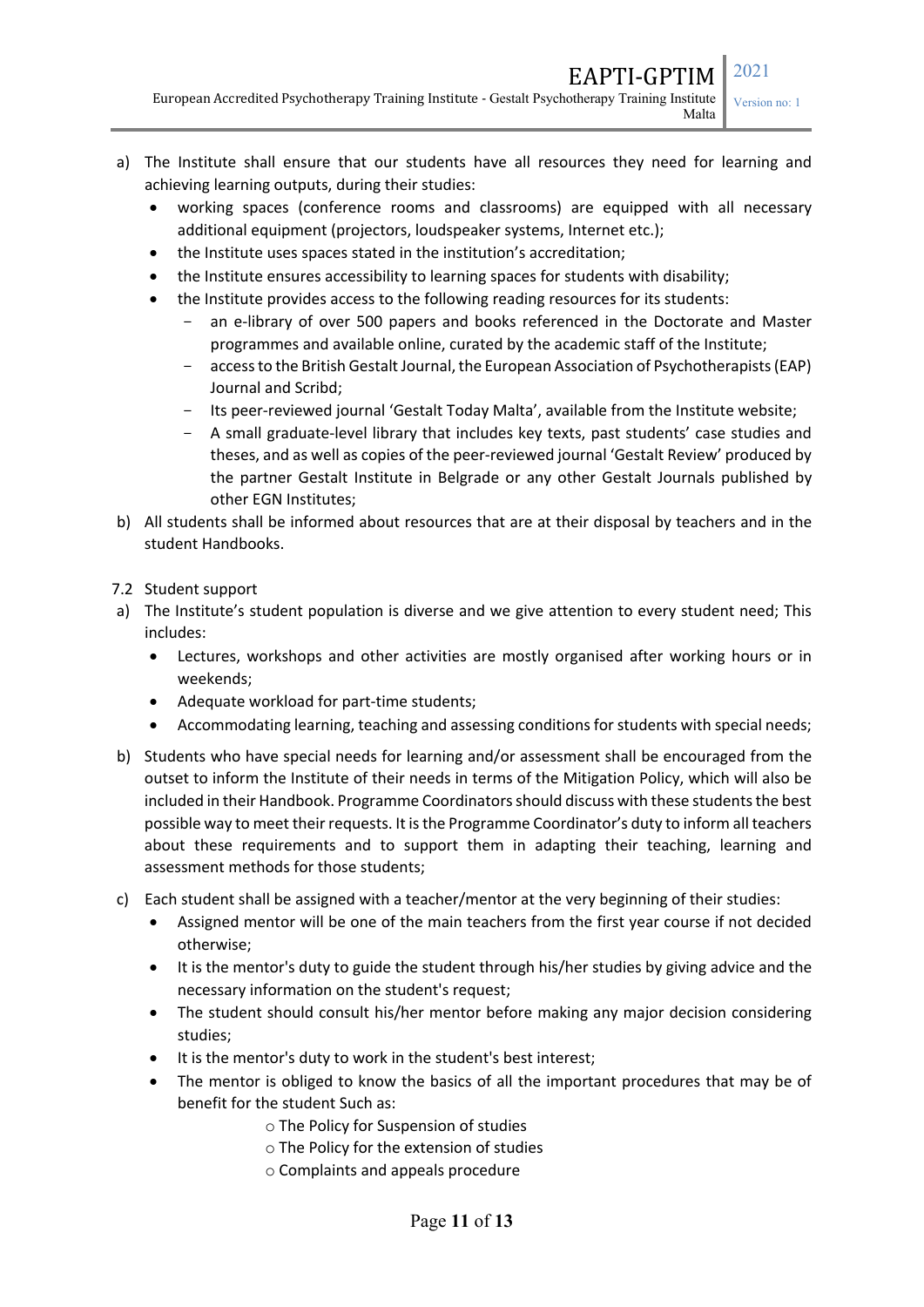- Every student's mentor is obliged to inform his assigned students of the requirements for progression to succeeding years of studies and impact of their grades and academic achievement on progression and completing their studies;
- If student is dissatisfied with the assigned mentor he/she can place a complaint.

### **8. STANDARD 8 - INFORMATION MANAGEMENT**

The Institute collects, analyses and uses relevant information for the effective management of its programmes and other activities. This information shall include:

- Profile of the student population, including prevalence of vulnerable groups;
- Course participation, retention and success rates;
- Students' satisfaction with their programmes;
- Employment rates and career paths.

#### 8.1 Sources of Data

Specifically, the sources of data are the following:

- a) Each student at the Institute has its own student file with data that are relevant for his/her studies;
- b) On registration for every Course/Programme, students submit an application form, together with a number of other documents that, among others, includes copies of previous qualifications obtained;
- c) Application form includes requested information such as: date of birth, I.D. Card/Passport number, home address, contact information, special learning needs and other useful information, related to the profiling of the student population;
- d) The Institute also gathers student feedback through oral feedback at the end of each semester. The Institute also circulates e-questionnaires at the end of each academic year on such issues as the quality of teaching, assessment, venue and resources.
- e) Two years after the conclusion of each programme of study, the Institute shall send out an invitation to the particular alumni cohort to fill in a short questionnaire related to their career pathways and future CPD needs.

#### 8.2 Analysis of data

The Programme leader/coordinator analyses all the data for the respective programme, and presents a yearly oral report to the Board of these findings, with proposals for improvements, which is duly minuted. The Board may discuss these findings with the Student Representatives Committee and the External Stakeholders Forum to inform its thinking and decide on a way forward.

The Institute records and archives its data according to its Policy for Recording and Archiving Data.